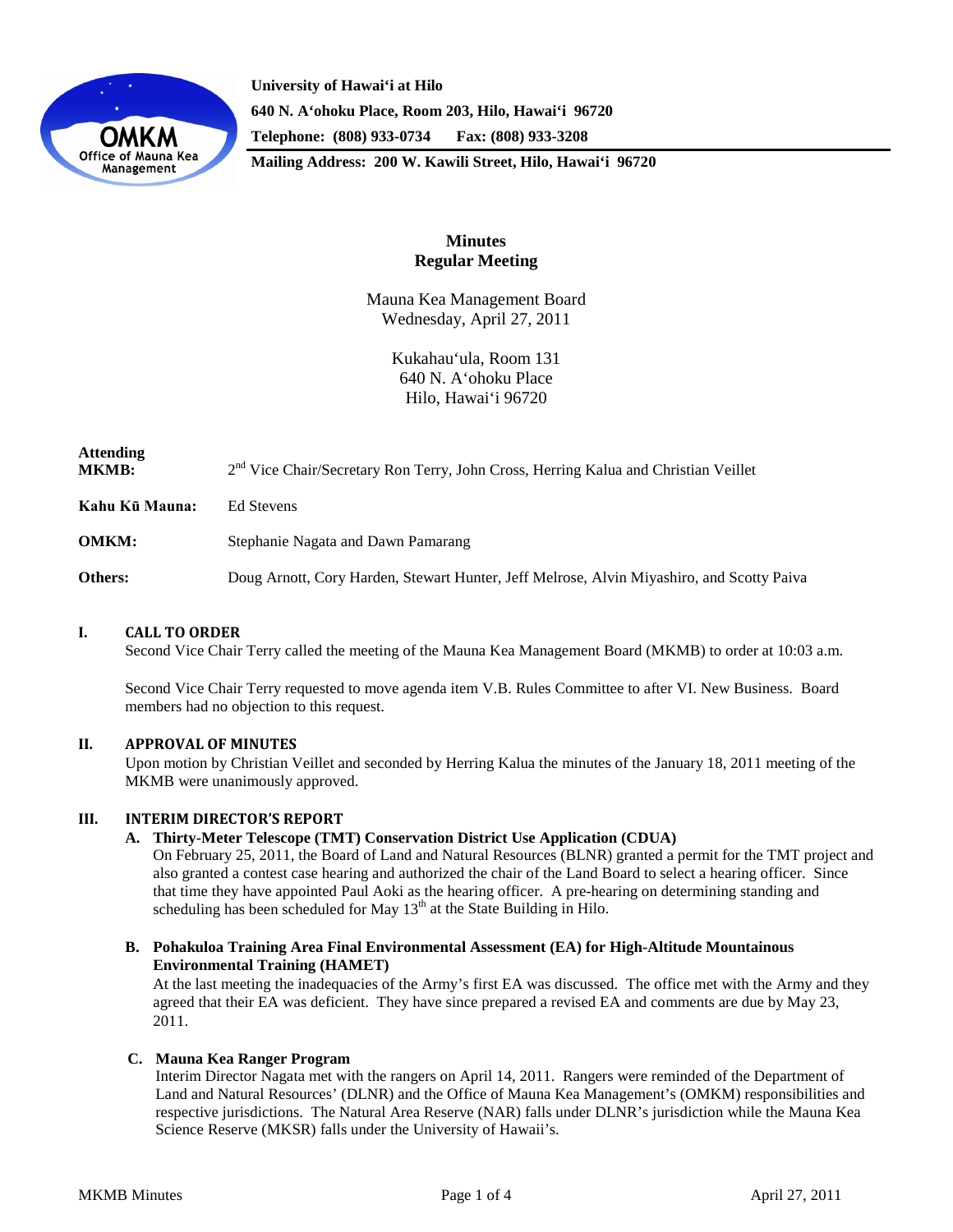Ranger Shane Fox was nominated for the Research Corporation of the University of Hawaii (RCUH) employee of the year. Although he was not selected, Shane was recognized for taking the initiative to delineate the summit trail's boundaries by coordinating the placement of rock boarders and his initiative to begin removing *Senecio madagascarensis* (fireweed) on the mountain.

Chief Ranger Paiva reported that the two new rangers are currently in training with the National Park rangers. He also reported that the rangers completed their observatory Conservation District Use Permit compliance inspections. The results were all positive with only one minor infraction, which was quickly corrected. The rangers experienced some busy snow days this past winter season but there were no major incidents. He reported one minor accident involving observatory personnel that resulted in some injuries. The rangers are now monitoring radio frequency interference on the summit. The information will be submitted to the observatories for their use.

### **D. Big Island Invasive Species Committee (BIISC)**

The office is working with BIISC to develop an invasive species control plan. BIISC will also conduct training with the rangers for the proper removal of fireweed. Christian Veillet thought it would be good to also open the training to observatory personnel.

#### **E. Hale Pohaku Improvements**

Mauna Kea Support Services (MKSS) will be purchasing an electronic vehicle counter for Hale Pohaku. This will electronically count vehicles and will also identify specific vehicles with electronic tags, such as observatory and commercial tour vehicles. It will also give us real time counts of vehicles on the mountain.

MKSS and OMKM are also looking at putting up a digital sign that can be programmed to let the public know about conditions of the road.

OMKM is working with MKSS on making improvement to the half of the building housing the presentation room at Hale Pohaku. It will be gutted and renovated for use by commercial tour passengers. They will have an area to sit and eat their dinners, thus removing the congestion at the Visitor Information Station (VIS). Commercial operator fees will be used for this project.

## F. **Legislative Information Briefing**

An informational briefing was held by joint Senates committees on Water, Land and Agriculture and Hawaiian Affairs. Chancellor Don Straney gave a short historical overview of UH's management since 2000 and in particular the Hale Pohaku area. However, because UH is currently in a contested case proceeding for the TMT CDUA we were not able to answer some of their questions. Also in attendance at this meeting were Ed Stevens, Arthur Hoke, and Chad Kalepa Baybayan.

#### **G. Comprehensive Management Plan Annual Report**

OMKM's annual report to the BLNR was scheduled for April 9, 2011; however, on the day of the meeting, the BLNR chair withdrew the agenda item without an explanation. No new date for presentation of the report has been scheduled.

## **IV. KAHU KŪ MAUNA COUNCIL (KKMC)**

Ed Stevens reported that at the last Council meeting Lisa Hadway, Big Island NAR manager, requested the Council's input on the development of a sign to prevent the use of water activity in Lake Waiau. This was prompted by an incident in which someone had entered the Lake on a paddle board and apparently used the oar to engrave some markings on the shoreline. The Department of Conservation and Resources Enforcement conducted an investigation based on information provided by the OMKM rangers. They concluded that there was no sign to indicate such an activity was prohibited. The Council fully supported erecting a sign and recommended that the sign indicate it was a Hawaiian sacred site and contain pictographs showing no swimming, no watercraft, and no rock stacking. Mr. Stevens added there should be more signage on the mountain because of the abuse that is going on. He feels there should be a sign at the pathway to the summit being that it is a very sacred site for the Hawaiian people.

Last month, members of the Council met with the Pohakuloa Training Area cultural advisory committee. The purpose of this was to discuss the Army's High Altitude Mountainous Environmental Training (HAMET) Environmental Assessment.

Regarding the legislative information briefing, Mr. Stevens felt Senator Malama Solomon wanted to see if we had cultural people taking care of the cultural aspects of Mauna Kea.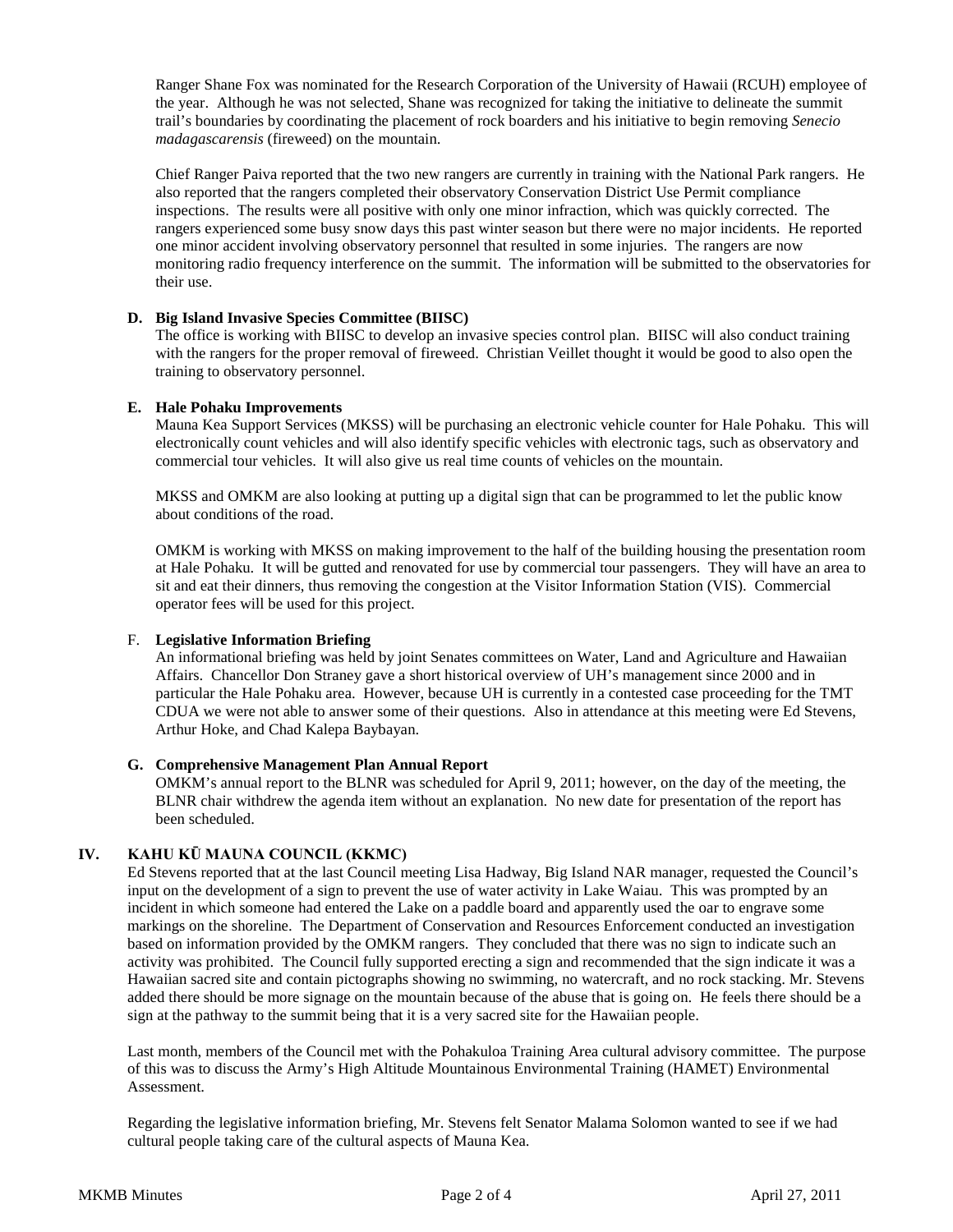## **V. Committee Reports**

## **A. Environment Committee**

Dr. Terry reported the natural resources position is moving thru UH Hilo Human Resources. The committee is looking at a botanical survey with Dr. Grant Gerrish, who will do a full inventory of the astronomy precinct as well as sample the entire MKSR. They are also looking at hydrological information on the mountain. OMKM will also be funding a 4-year climate change study.

## **B. Rules Committee**

(This agenda item was moved to after New Business.)

Jeff Melrose updated the Board on the rule making process. There are two guides to the rules – Act 132 which gives us the authority to do rules and to coordinate with the Office of Hawaiian Affairs (OHA), and consistency with DLNR rules which lands surrounds UH's managed lands. Interim Director Nagata and Mr. Melrose met with OHA and will continue meeting with them. They also met with Kahu Kū Mauna Council. The first larger public meeting is the Waimea Community Association's Town Meeting on May 5<sup>th</sup>. He anticipates the public hearing process will take place at the end of the year or early next year.

Mr. Melrose discussed alternative approaches to the commercial tour permits. He met with all eight tour operators to inform them that the rules will have an impact on commercial operations. Most operators expressed their appreciation for the opportunity to be on the mountain.

Mr. Melrose presented some alternative approaches to commercial tour rules:

- 1. Eliminating commercial tour operations all together
- 2. Maximizing agency oversight
- 3. Maximizing revenues and competition
- 4. Prioritizing stability in tour operations
- 5. Providing alternate permit programs to enable intermittent tours by non-core permittees

#### **Discussions**

Mr. Stevens asked if it was known how much of the smaller tours the mountain can handle. He sees a danger in encouraging rather than discouraging more traffic. He feels the less people up there the better. How dependent are we on revenues from this small group and is it worth it? Carrying capacity should determine how much is allowed. We need to look at all the aspects before deciding on more permits, such as what is needed to support additional capacity.

Ron Terry stated education is an important value. He would like to see rules that would help to maximize education, understanding, appreciation, and taking care of the mountain, all of the things that we want for Mauna Kea. Herring Kalua stated when people try something and it turns out good then everyone wants to do it. He thinks it can be done and the key is education, culture and working with the community.

Mr. Melrose also had discussions with observatory personnel who indicated they do not want to be a gate keeper. While they are not advocates for commercial operators, they do not want to be a deterrent either.

Interim Director Nagata stated we are at the point where we need to really think about which direction we want to go. What we are hearing so far is to maximize education and safety rather than maximizing revenue and competition. OMKM also needs a mechanism to accommodate the occasional commercial operator, that is an individual or company that does not operate on a regular basis.

Doug Arnott stated that the number of European guests that crashed their cars was so great that he wanted to provide a better way to transport people safely. Commercial operators provide a service by compressing about six car's worth of people into one van.

Dr. Terry stated we will have to decide how many operators and the rules should give us the flexibility to do that.

Mr. Melrose felt that it comes back to education and that is the University's role on the mountain aside from protecting and developing the science and managing the historical and cultural resources.

Christian Veillet pointed out that it may not work if on one hand we want less people, and on the other more education. At some point we have to decide what is really important. Astronomy, for example, it is the